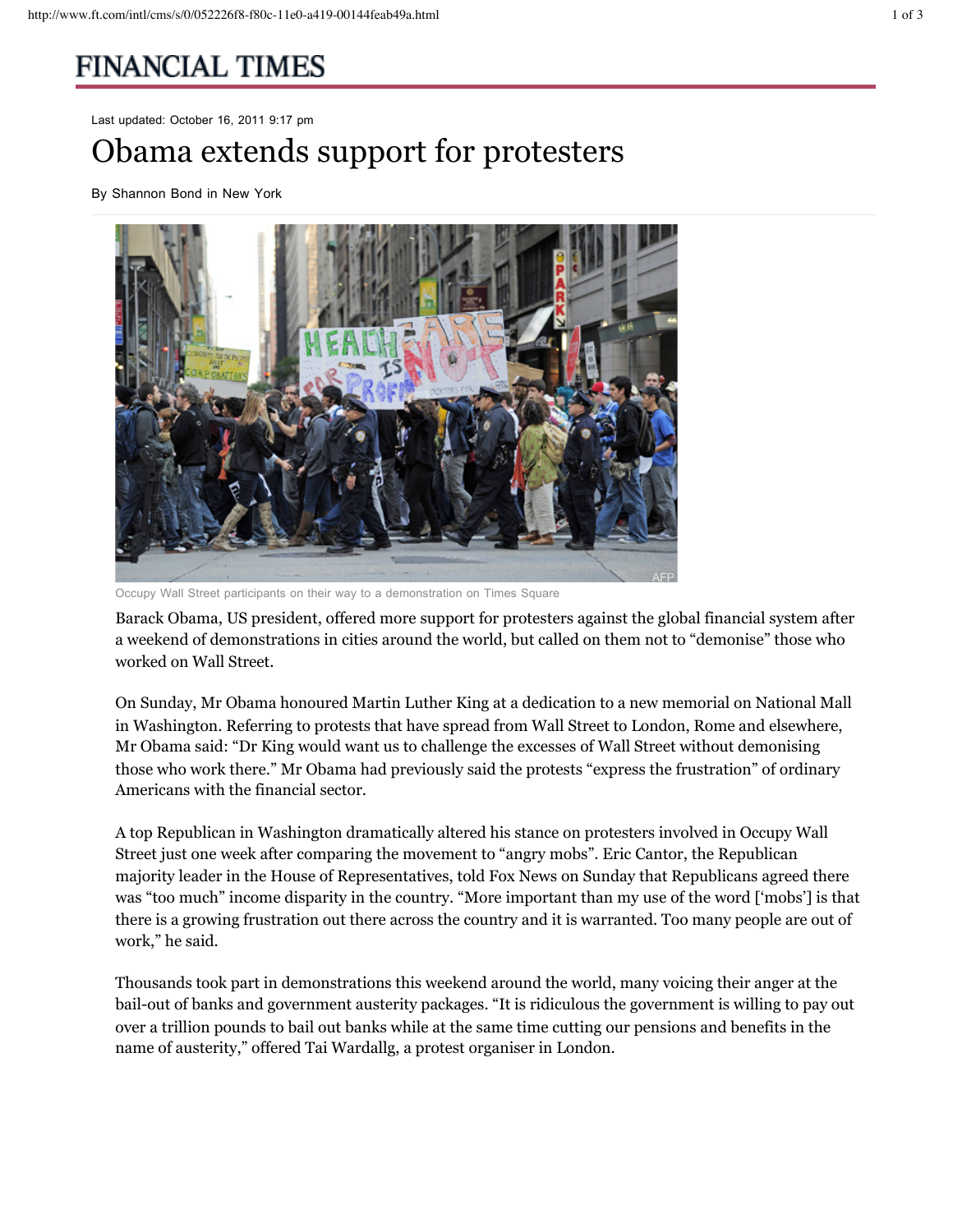But some bankers and others in the protesters' sights sought to spread the blame. Andreas Schmitz, head of the German banking federation and chief executive of HSBC Trinkaus, told the Financial Times on Sunday that protests against banks were "a diversion from the fundamental problem: that we can no longer finance our welfare states".

In 2008 a banking crisis caused a budget crisis for governments, he said. Now "a state debt crisis [in the eurozone] is causing a banking crisis". Politicians, he warned, should not try to make the banks the "fall guys" for their mistakes.

Protesters complained about banking excesses, but the demonstrations reflect more than simple anger at financial institutions, argued a banker in London. "It's becoming apparent these are protests that aren't just about banks, it's all manner of things . . . They're talking about the number of millionaires in the cabinet and all kinds of things – it doesn't necessarily simply involve the banking sector."

Demonstrators picked the wrong target when they chose to rally at stock exchanges in New York and London, executives of some of the world's largest exchanges said. "We are the most visible symbols of the financial world so it makes exchanges an obvious destination. But I don't think it's the right target. We don't represent the financial sector," said Ron Arculli, chairman of the World Federation of Exchanges.

Others voiced sympathy for the demonstrators. Banks "just compete and stampede to make money at the expense of consumers," said Atsushi Saito, Tokyo Stock Exchange chief executive. "To some extent, I can understand the mindset of those demonstrators against Wall Street."

The rallies show Americans want a "financial system that works," said David Axelrod, chief campaign strategist for Mr Obama, on Sunday. They support financial reforms which some Republican presidential candidates have threatened to roll back, he said.

In Italy, Silvio Berlusconi, prime minister, condemned the violence in Rome by a "large group" or rioters, although the initial violence came from just small numbers of "black bloc" anarchist and far-left militants. Paolo, a researcher in molecular biology who marched in Rome, said the police had let rioting get out of hand in order to "criminalise" and discredit protesters.

Protesters' grievances remained disparate and wide-ranging, with signs in various cities condemning corporate greed, demanding an end to the Iraq and Afghanistan wars and calling for student debt relief. A statement posted on an activist web site that helped organise the protests said: "United in one voice, we will let politicians, and the financial elites they serve, know it is up to us, the people, to decide our future."

It is unclear what the next step for protesters will be. In New York, where the month-long Occupy Wall Street movement has been a leading inspiration for protesters, dozens remained at their base in Zuccotti Park on Sunday. The group's agenda listed only a committee meeting and the regular nightly assembly scheduled for the evening.

Supporters of Occupy Wall Street have donated nearly \$300,000 in cash, as well as food, blankets, medical supplies and sleeping bags, spokesman Bill Dobbs told the Associated Press.

New York Police Department said at least 88 were arrested in New York on Saturday and overnight, including two dozen for trespassing at a Citibank branch and 45 in Times Square.